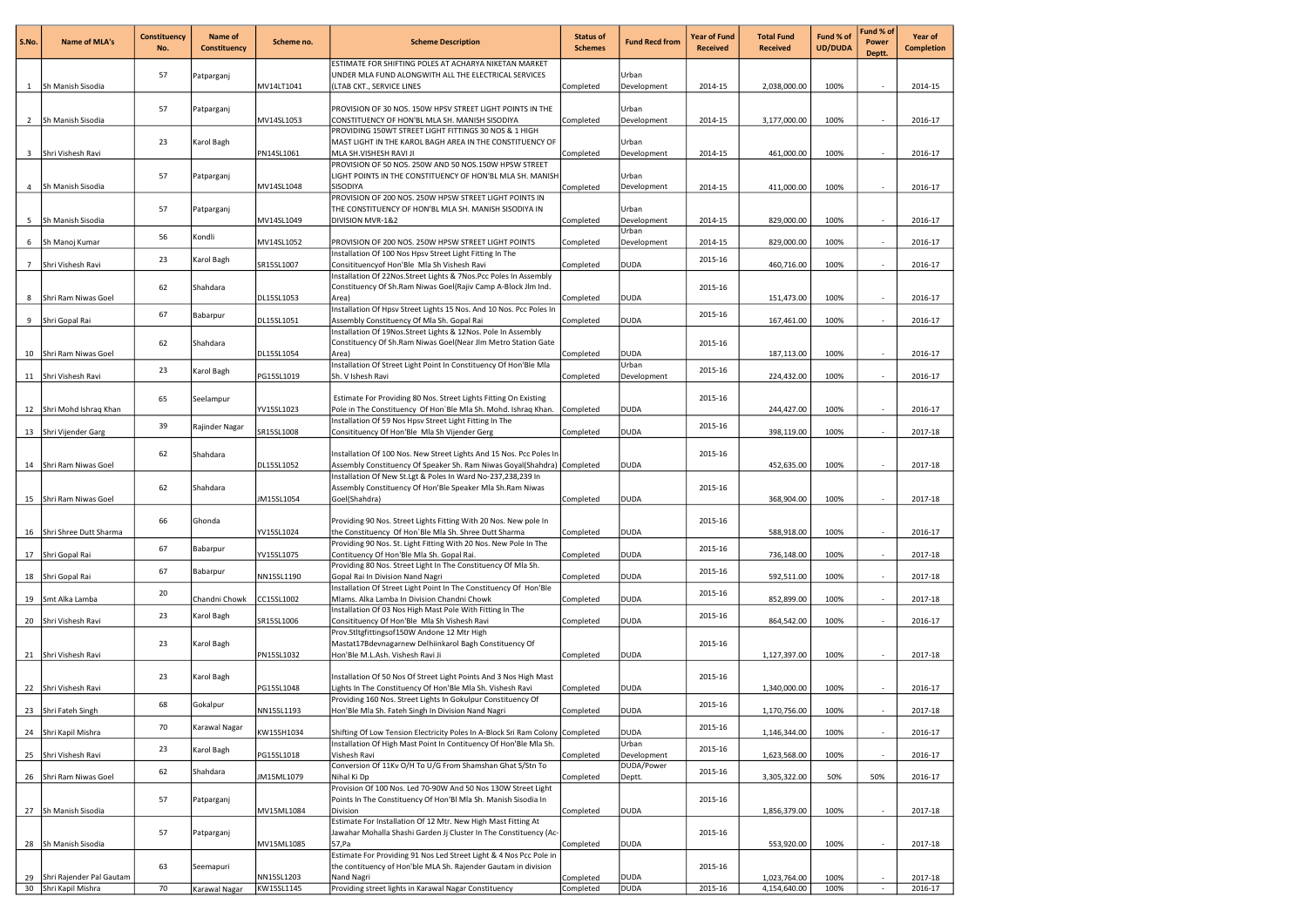| S.No.    | Name of MLA's                    | <b>Constituency</b><br>No. | Name of<br>Constituency   | Scheme no.               | <b>Scheme Description</b>                                                                                                                                  | <b>Status of</b><br><b>Schemes</b> | <b>Fund Recd from</b>      | <b>Year of Fund</b><br><b>Received</b> | <b>Total Fund</b><br><b>Received</b> | Fund % of<br><b>UD/DUDA</b> | Fund % of<br>Power<br>Deptt. | Year of<br><b>Completion</b> |
|----------|----------------------------------|----------------------------|---------------------------|--------------------------|------------------------------------------------------------------------------------------------------------------------------------------------------------|------------------------------------|----------------------------|----------------------------------------|--------------------------------------|-----------------------------|------------------------------|------------------------------|
|          | 31 Shri Mohd Ishraq Khan         | 65                         | Seelampur                 | YV16MS1002               | Providing 6 New Poles At Kaithwara Near Ravi Das Bhagwan In<br>Seelampur                                                                                   | Completed                          | <b>DUDA</b>                | 2016-17                                | 77,136.00                            | 100%                        |                              | 2016-17                      |
|          | 32 Shri Som Dutt                 | 19                         | Sadar Bazaar              | <b>PN15SL1058</b>        | Provding Led Of 132Nos of 150 Watt at Anand Parbat New Delhi<br>In Sadar Bazar Constituency Of Hon'Ble M.L.A. Sh. Som Dutt Ji In<br>D-Patel Nagar          | Completed                          | <b>DUDA</b>                | 2015-16                                | 2,458,132.00                         | 100%                        |                              | 2017-18                      |
|          | 33 Shri S K Bagga                | 60                         | Krishna Nagar             | KN15SL1128               | Erection Of Street Light Poles and Street Lights In the Constituency<br>Of Hon'ble MLA Sh. S. K. Bagga In Div KNR                                          | Completed                          | <b>DUDA</b>                | 2016-17                                | 166,881.00                           | 100%                        |                              | 2017-18                      |
| 34       | Shri Rajender Pal Gautam         | 63                         | Seemapuri                 | DL16SL1001               | Providing Street Light on a/c of Hon'ble MLA Sh. Rajender Gautam<br>Govt Of Delhi at Seemapuri Constituency in Div GTR                                     | Completed                          | <b>DUDA</b>                | 2016-17                                | 447,285.00                           | 100%                        | $\overline{\phantom{a}}$     | 2016-17                      |
|          | 35 Sh Manish Sisodia             | 57                         | Patparganj                | LN16ML1001               | Providing Street Light In A/C Of Hon. MLA Sh Manish Sisodia Govt.<br>Of Delhi At West Vinod Nagar & Mandawali                                              | Completed                          | <b>DUDA</b>                | 2016-17                                | 1,252,608.00                         | 100%                        |                              | 2017-18                      |
|          | 36 Smt Sarita Singh              | 64                         | <b>Rohtas Nagar</b>       | YV16SL1061               | Providing 50 Nos. Led Street Lights Fitting on existing pole In the<br>constituency of Hon'Ble MLA Smt. Sarita Singh.                                      | Completed                          | <b>DUDA</b>                | 2016-17                                | 564,869.00                           | 100%                        |                              | 2016-17                      |
|          | 37 Shri Shree Dutt Sharma        | 66                         | Ghonda                    | YV16FA1001               | Conversion Of 11 Kv O/H System To U/G System From Vth Pusta<br>Mother Dairy S/Stn To Gamri(K) S/Stn.                                                       | Completed                          | DUDA/Power<br>Deptt.       | 2016-17                                | 9,232,942.00                         | 50%                         | 50%                          | 2016-17                      |
| 38       | Sh Manish Sisodia                | 57                         | Patparganj                | MV15ML1086               | Estimate For Provision Of 25 Nos. 70-90W Led Street Light Points<br>And 19 Nos. Poles Under Mohalla Sabha In Jj Cluster Khichripur<br>Incon                | Completed                          | <b>DUDA</b>                | 2016-17                                | 445,683.00                           | 100%                        |                              | 2017-18                      |
| 39       | Shri Shree Dutt Sharma           | 66                         | Ghonda                    | YV16SL1063               | Providing 150 Nos. led street lights fitting On existing Pole In the<br>constituency Of Hon'ble Mla Sh. Shree Dutt Sharma                                  | Completed                          | <b>DUDA</b>                | 2016-17                                | 1,681,725.00                         | 100%                        | $\overline{\phantom{a}}$     | 2016-17                      |
|          | 40 Shri Vijender Garg            | 39                         | Rajinder Nagar            | SR16SL1003               | Installation of 1 no 12 mtrs High Mast Light at Rajinder Nagar in<br>Constituency of Hon'ble MLA Sh Vijender Garg.                                         | Completed                          | <b>DUDA</b>                | 2016-17                                | 280,400.00                           | 100%                        |                              | 2017-18                      |
|          | 41 Shri S K Bagga                | 60                         | Krishna Nagar             | KN16SL1004               | Installation of 200 nos of street light in the Constituency of<br>Hon'ble MLA Sh S K Bagga                                                                 | Completed                          | <b>DUDA</b>                | 2016-17                                | 1,801,270.00                         | 100%                        | $\sim$                       | 2017-18                      |
|          | 42 Sh. Anil Kumar Bajpai         | 61                         | Gandhi Nagar              | KN16SL1005               | Installation of 500 nos of street light in the Constituency of<br>Hon'ble MLA Sh Anil Kumar Bajpai                                                         | Completed                          | <b>DUDA</b>                | 2016-17                                | 4,847,622.00                         | 100%                        | $\sim$                       | 2017-18                      |
|          | 43 Shri Vishesh Ravi             | 23                         | Karol Bagh                | PG15SL1049               | Installation Of 26 Nos Of Street Light Points In The (Doble Storey)<br>Constituency Of Hon'Ble Mla Sh. Vishesh Ravi                                        | Completed                          | <b>DUDA</b>                | 2015-16                                | 350,120.00                           | 100%                        |                              | 2016-17                      |
|          | 44 Shri Ram Niwas Goel           | 62                         | Shahdara                  | DL16LT1004               | Replacement Of Old Bare Conductor Into Lt Ab At E Pocket Dilshad<br>Garden In Sub Div E&F Div Dilshad Garden                                               | Completed                          | <b>DUDA</b>                | 2015-16                                | 1,291,762.00                         | 100%                        |                              | 2017-18                      |
| 45       | Shri Hazari Lal Chauhan          | 24                         | Patel Nagar               | PN16SL1002               | Installation Of 250 No Led Street Light Fitting And 25 Nos Street<br>Light Tabular Pole In Constituency Of Hon'ble MLA Sh. Hazari<br>Lal Chauhan           | Completed                          | <b>DUDA</b>                | 2016-17                                | 3,044,550.00                         | 100%                        | $\overline{\phantom{a}}$     | 2017-18                      |
|          |                                  | 20                         |                           |                          | Installation Of 50 No Led Street Light Fitting And 25 Nos Street<br>Light tabular Pole In Constituancy Of Hon'ble MLA Smt. Alka                            |                                    |                            | 2016-17                                |                                      |                             |                              |                              |
| 46<br>47 | Smt Alka Lamba<br>Shri Gopal Rai | 67                         | Chandni Chowk<br>Babarpur | DG16SL1020<br>YV16SL1112 | Lamba<br>210 LED Lights in Babarpur Const.                                                                                                                 | Completed<br>Completed             | <b>DUDA</b><br><b>DUDA</b> | 2016-17                                | 784,996.00<br>2,392,820.00           | 100%<br>100%                | $\sim$                       | 2017-18<br>2017-18           |
|          | 48 Shri Mohd Ishraq Khan         | 65                         | Seelampur                 | YV16SL1113               | Providing 100 Nos. Led Street Lights Fitting On Existing Pole In<br>The Constituency Of Hon'Ble Mla Sh. Mohd. Ishraq Khan.                                 | Completed                          | <b>DUDA</b>                | 2016-17                                | 1,097,625.00                         | 100%                        |                              | 2016-17                      |
|          | 49 Shri Mohd Ishrag Khan         | 65                         | Seelampur                 | YV16SH1106               | SHIFTING OF BANARSHI DASS S/STN GALI NO-17 BRAHMPURI ON<br>ELEVATED PLATFORM PROVIDED BY PWD.                                                              | Completed                          | <b>DUDA</b>                | 2016-17                                | 2,873,250.00                         | 100%                        | $\sim$                       | 2017-18                      |
|          | 50 Shri Shree Dutt Sharma        | 66                         | Ghonda                    | YV17FA1009               | Conversion of 11 kv O/H system to U/G system from the 3.5 pump<br>house to 3 pusta sub-station in Ghonda                                                   | Completed                          | DUDA/Power<br>Deptt.       | 2016-17                                | 1,222,245.00                         | 50%                         | 50%                          | 2017-18                      |
|          | 51 Shri Kapil Mishra             | 70                         | Karawal Nagar             | KW16ML1118               | Shifting of one HT PCC Pole near H.No. A-509, Mithila Chowk,<br>Pocket-5, gali no 14, Sonia Vihar for safety reasons                                       | Completed                          | <b>DUDA</b>                | 2016-17                                | 21,000.00                            | 100%                        |                              | 2017-18                      |
|          | 52 Shri Gopal Rai                | 67                         | Babarpur                  | NN16SL1059               | Providing 350 Nos of LED street light fittings in the assembly<br>constituency-67 (Babar Pur) of Hon'ble MLA Sh Gopai Rai in the<br>division of Nand Nagri | Completed                          | <b>DUDA</b>                | 2016-17                                | 3,439,502.00                         | 100%                        | $\sim$                       | 2017-18                      |
|          | 53 Shri Fateh Singh              | 68                         | Gokalpur                  | KW16ML1120               | Installation of street light points in Gokulpuri Constituency                                                                                              | Completed                          | <b>DUDA</b>                | 2016-17                                | 1,480,125.00                         | 100%                        | $\sim$                       | 2017-18                      |
|          | 54 Shri Shree Dutt Sharma        | 66                         | Ghonda                    | YV16SL1159               | Provding 150 nos LED street lights fitting on existing pole in the<br>Ghonda                                                                               | Completed                          | <b>DUDA</b>                | 2016-17                                | 1,171,500.00                         | 100%                        |                              | 2017-18                      |
|          | 55 Shri S K Bagga                | 60                         | Krishna Nagar             | KN16SL1138               | INSTALLATION OF 50 NOS OF NEW LIGHTS AND REPL. OF 200 NOS<br>OF STREET LIGHTS IN THE CONSTITUENCY OF HON'BLE SH. S.K.<br>BAGGA.                            | Completed                          | <b>DUDA</b>                | 2016-17                                | 2,272,745.00                         | 100%                        |                              | 2017-18                      |
|          | 56 Sh. Anil Kumar Bajpai         | 61                         | Gandhi Nagar              | YV16SL1161               | PROVIDING 100 NOS. LED STREET LIGHTS FITTING ON EXISTING<br>POLE IN THE CONSTITUENCY OF HON'BLE MLA SH. ANIL BAJPAI.                                       | Completed                          | <b>DUDA</b>                | 2016-17                                | 756,967.00                           | 100%                        |                              | 2016-17                      |
| 57       | Shri Nitin Tyagi                 | 58                         | Laxmi Nagar               | LN16ML1012               | Installation of 50 nos street light LED fitting in the Constituency<br>Assembly                                                                            | Completed                          | <b>DUDA</b>                | 2016-17                                | 708,770.00                           | 100%                        |                              | 2017-18                      |
|          | 58 Sh. Anil Kumar Bajpai         | 61                         | Gandhi Nagar              | KN16SL1139               | Provision of 500 nos 120W LED Street Light and 20 Nos PCC Poles<br>Points in Gandhi Nagar Constituency                                                     | Completed                          | <b>DUDA</b>                | 2016-17                                | 4,554,202.00                         | 100%                        |                              | 2017-18                      |
| 59       | Sh Manish Sisodia                | 57                         | Patparganj                | MV16ML1082               | Installation of 20 nos poles with new LED Lights and 80 nos LED in<br>the constituency of Sh Manish Sisodia                                                | Completed                          | <b>DUDA</b>                | 2016-17                                | 1,114,341.00                         | 100%                        |                              | 2017-18                      |
| 60       | Sh Manish Sisodia                | 57                         | Patparganj                | LN16ML1164               | Provision of 80 nos 70-90w LED street light points & 20 nos poles<br>with LED light                                                                        | Completed                          | <b>DUDA</b>                | 2016-17                                | 1,114,341.00                         | 100%                        | $\sim$                       | 2017-18                      |
| 61       | Shri Ram Niwas Goel              | 62                         | Shahdara                  | JM16ML1085               | Providing and Fixing of LED Street Light and Electric Poles in Ward<br>No - 237, 238, 239 & 240                                                            | Completed                          | <b>DUDA</b>                | 2016-17                                | 2,448,374.00                         | 100%                        |                              | 2018-19                      |
| 62       | Shri Gopal Rai                   | 67                         | Babarpur                  | DL17SL1004               | Installation Of New Led Lights 140 Nos In Babar Pur Assembely<br>Constituancy Of Hon, Abl Mla Sh. Gopal Rai                                                | Completed                          | <b>DUDA</b>                | 2017-18                                | 1,191,081.00                         | 100%                        |                              | 2017-18                      |